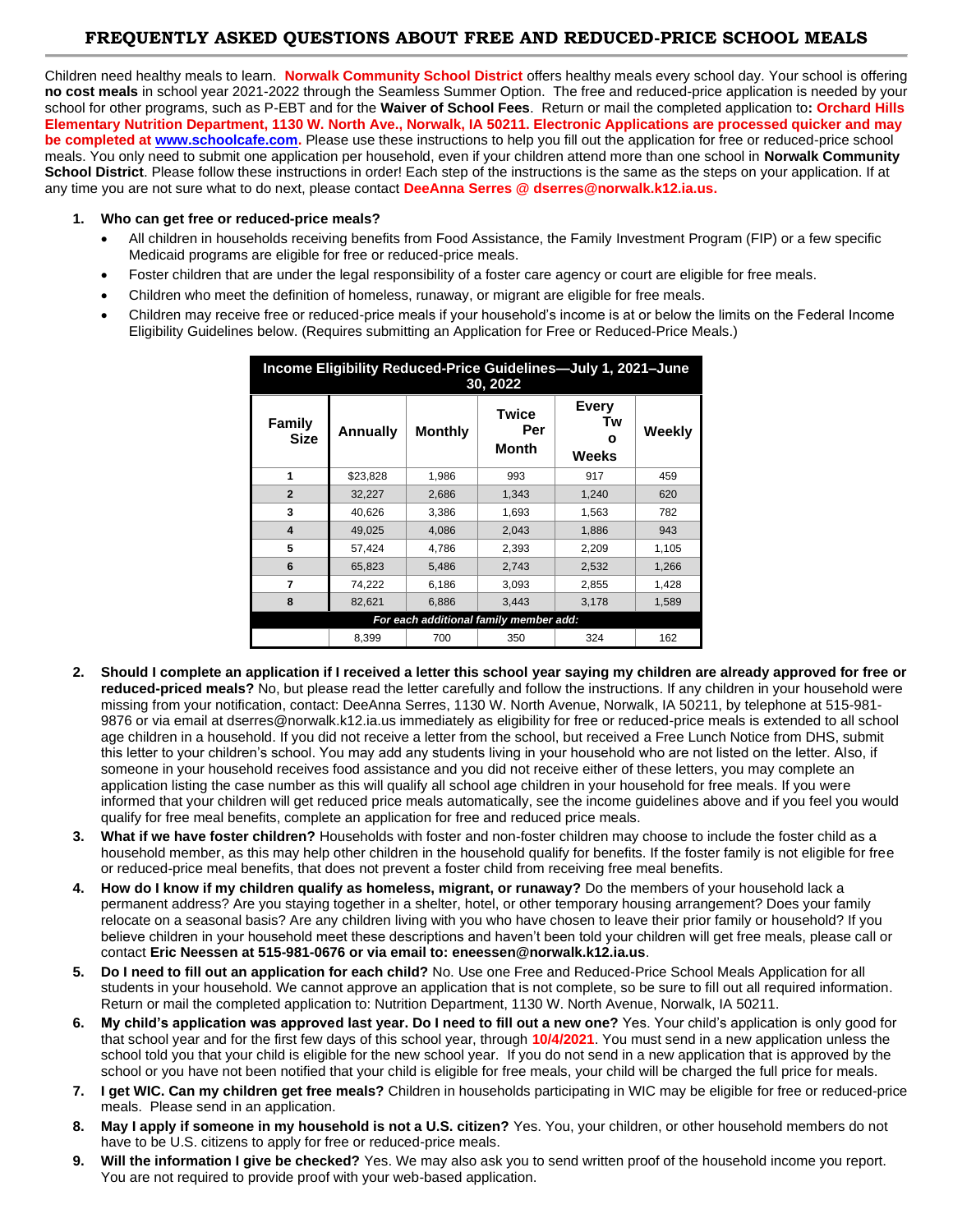- **10. If I don't qualify now, may I apply later?** Yes, you may apply at any time during the school year. For example, children with a parent or guardian who becomes unemployed may become eligible for free and reduced-price meals if the household income drops below the income limit, if your household size goes up, or you start getting Food Assistance, FIP or other benefits.
- **11. What if I disagree with the school's decision about my application?** You should talk to school officials. You also may ask for a hearing by calling or writing to: **Kate Baldwin at 360 Wright Road, Norwalk, IA 50211, 515-981-0676 or via email at kbaldwin@norwalk.k12.ia.us**.
- **12. What if my income is not always the same?** List the amount that you normally receive. For example, if you normally make \$1000 each month, but you missed some work last month and only made \$900, put down that you made \$1000 per month. If you normally get overtime, include it, but do not include it if you only work overtime sometimes. If you have lost a job or had your hours or wages reduced, use your current income.
- **13. What if some household members have no income to report?** Household members may not receive some types of income we ask you to report on the application, or may not receive income at all. Whenever this happens, please write a 0 in the field. However, if any income fields are left empty or blank, those will also be counted as zeroes. Please be careful when leaving income fields blank, as we will assume you meant to do so.
- **14. We are in the military. Do we report our income differently?** Your basic pay and cash bonuses must be reported as income. If you get any cash value allowances for off-base housing, food, or clothing, it must also be included as income. However, if your housing is part of the Military Housing Privatization Initiative, do not include your housing allowance as income. There are currently no active Military Housing Projects in Iowa as found on Active Military Housing Projects. Any additional combat pay resulting from deployment is also excluded from income.
- **15. Do I need to provide my Social Security Number?** Only the last four digits of the Social Security Number of the household's primary wage earner or another adult household member (or an indication of "none") is needed.
- *16.* **My family needs more help. Are there other programs we might apply for?** To find out how to apply for Food Assistance or other assistance benefits, contact your local assistance office or call **1-877-347-5678.** Your children may be eligible for *hawk-I* (children's health insurance) or a waiver of school fees. Read the information included in the web-based application for *hawk-I* information. A school waiver box is part of the web-based application or available from the Nutrition Department and must be submitted to the Nutrition Department no later than September 30, 2021.
- *17.* **Can children with disabilities get food substitutions?** If a child has a disability, as determined by a licensed medical professional, and the disability prevents the child from eating the regular school meal, the school will make substitutions prescribed by the licensed medical professional. If a substitution is needed, there will be no extra charge for the meal. Please note, however, that the school is not required to make a substitution for a food allergy, unless it meets the definition of disability. Please call the school for further information.
- *18.* **Do I need to report my race and ethnicity?**It is optional to complete the racial/ethnic portion of the application. However, if you do not select race or ethnicity, one will be selected for you based on visual observation.
- *19.* **If you decide you do not want to complete an application electronically, you can obtain a paper application by contacting DeeAnna Serres,** *515***-***981-9876 or email [dserres@norwalk.k12.ia.us.](mailto:dserres@norwalk.k12.ia.us) Paper applications are also available on the district website under the Nutrition tab.*
- *20.* **Translated applications are available at:** *[http://www.fns.usda.gov/school-meals/translated-applications.](http://www.fns.usda.gov/school-meals/translated-applications)*

If you have other questions or need help, call **515-981-9876**.

Sincerely,

#### **DeeAnna Serres Nutrition Program Director**

# **USDA Nondiscrimination Statement**

In accordance with Federal civil rights law and U.S. Department of Agriculture (USDA) civil rights regulations and policies, the USDA, its Agencies, offices, and employees, and institutions participating in or administering USDA programs are prohibited from discriminating based on race, color, national origin, sex, disability, age, or reprisal or retaliation for prior civil rights activity in any program or activity conducted or funded by USDA.

Persons with disabilities who require alternative means of communication for program information (e.g. Braille, large print, audiotape, American Sign Language, etc.), should contact the Agency (State or local) where they applied for benefits. Individuals who are deaf, hard of hearing or have speech disabilities may contact USDA through the Federal Relay Service at (800) 877-8339. Additionally, program information may be made available in languages other than English.

To file a program complaint of discrimination, complete the USDA Program Discrimination Complaint Form, (AD-3027) found online at: http://www.ascr.usda.gov/complaint\_filing\_cust.html, and at any USDA office, or write a letter addressed to USDA and provide in the letter all of the information requested in the form. To request a copy of the complaint form, call (866) 632-9992. Submit your completed form or letter to USDA by:

- (1) Mail: U.S. Department of Agriculture Office of the Assistant Secretary for Civil Rights 1400 Independence Avenue, SW Washington, D.C. 20250-9410;
- (2) Fax: (202) 690-7442; or